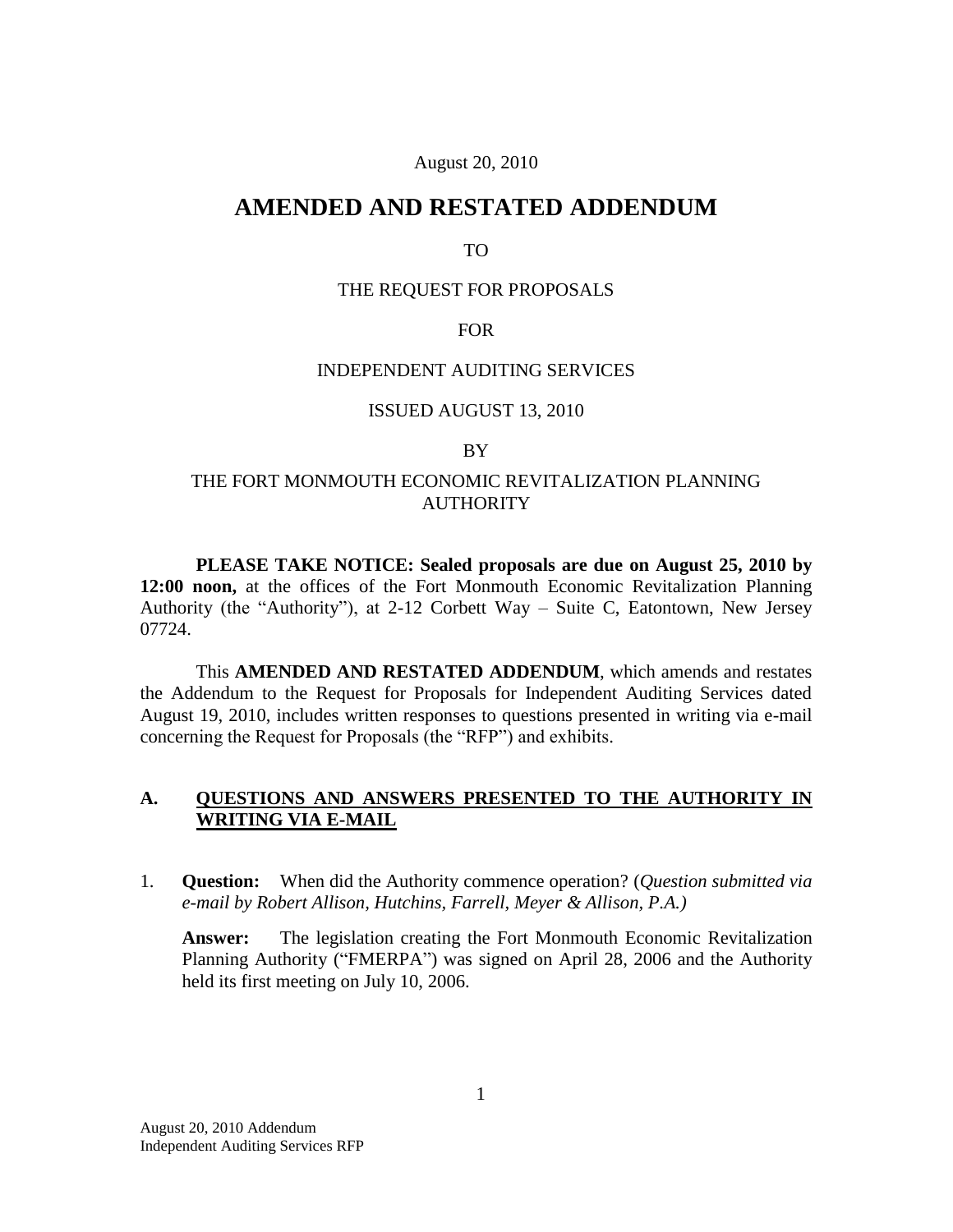2. **Question:** Has the Authority ever been audited before? If so, how can a copy of that audit be obtained? (*Question submitted via e-mail by Robert Allison, Hutchins, Farrell, Meyer & Allison, P.A.)*

**Answer:** Yes, the Authority's audited financial statements can be downloaded from the Authority's website at http://nj.gov/fmerpa/library/reports.html

3. **Question:** How much revenue does the Authority expect to receive in each of the audit periods? (*Question submitted via e-mail by Robert Allison, Hutchins, Farrell, Meyer & Allison, P.A.)*

**Answer:** The Authority is funded by federal grants and N.J. State appropriations. The preliminary, unaudited total of federal grants for Fiscal Year 2010 is \$938,795. For Fiscal Year 2011, the total of federal grants to be received are currently projected at approximately \$195,000 for the Authority. The N.J. State appropriation was \$150,000 for Fiscal Year 2010 and is \$150,000 for Fiscal Year 2011. Future funding figures are unavailable at this time.

4. **Question:** Is the request for 5 period audits as follows: a. Fiscal Year 2010 (a 12 month period); b. Fiscal Year 2011 (a 2-6 month stub period); c. 12/31/10 (fiscal year 2010 followed by stub period 3-4 months; d. 12/31/12; e. 12/31/2013. (*Question submitted via e-mail by Robert Allison, Hutchins, Farrell, Meyer & Allison, P.A.)*

**Answer:** The audit periods are as follows:

- a. July 1, 2009 to June 30, 2010 for the Authority;
- b. Fiscal Year 2011 (a 2-6 month stub period) for the Authority;
- c. Fiscal Year (Calendar) 2010 (a 2-3 month stub period) for the Fort Monmouth Economic Revitalization Authority,("FMERA") created pursuant to the Fort Monmouth Economic Revitalization Authority Act, P.L. 2010, c. 51, enacted on August 17, 2010;

d. Fiscal Year (Calendar) 2011 (January 1, 2011 to December 31, 2011) for FMERA.

5. **Question:** What is the source of the Authority's revenues? (*Question submitted via e-mail by Robert Allison, Hutchins, Farrell, Meyer & Allison, P.A.)*

**Answer:** Presently, the Authority is funded by federal grants and N.J. State appropriations.